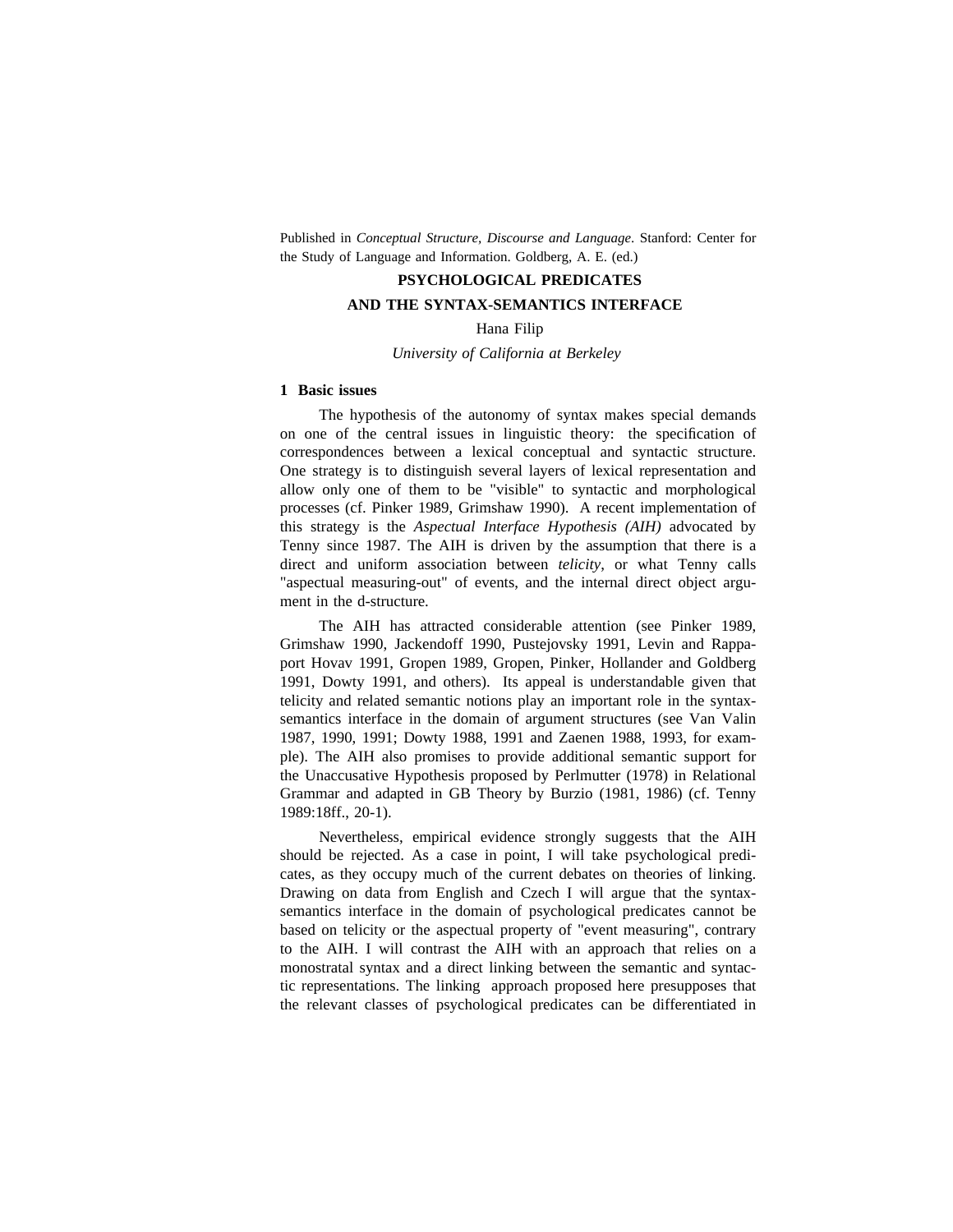terms of their thematic structures. To give a thematic characterization of verbal arguments I will adopt Dowty's (1991:571ff.) view of thematic roles as prototypes. Such a thematic characterization along with Dowty's Argument Selection Principle can account for all the observations which have been used in support of the AIH and multistratal syntax. The proposed linking approach has the advantage that it avoids some of the problems and ad hoc explanations that weaken linking approaches combined with multistratal syntactic accounts. It can also accommodate the full range of data, including those from languages with rich morphological case marking systems like Czech.

#### **2 Aspectual Interface Hypothesis (AIH): Tenny (1987-1994)**

#### **2.1 Basic characterization**

#### (1) **Aspectual Interface Hypothesis** (Tenny 1994:115-6)

The universal principles of mapping between thematic structure and syntactic argument structure are governed by aspectual properties relating to measuring-out. Constraints on the aspectual properties associated with direct internal arguments, indirect internal arguments, and external arguments in syntactic structure constrains the kinds of event participants that can occupy these positions. Only the aspectual part of thematic structure is visible to the syntax.

The driving force behind the AIH is the claim that the internal direct object argument in the d-structure of verbs of change or motion is associated with the argument in the lexical conceptual structure (LCS) that aspectually delimits or "measures out" an event. Tenny uses the "measuring-out" property "in an informal sense, as a convenient metaphor for uniform and consistent change, such as change along a scale" (Tenny 1989:7); "the endpoint of the scale can be established in absolute rather than relative terms" (Tenny 1992:7-8). What is meant by this can be best illustrated by the following examples:

- (2-a) *I ate* **an apple.**
- (2-b) *John went* **to the post office.**
- (2-c) **The butter** *melted.*

The typical understanding of (2a) involves the knowledge that there was an eating event during which an apple was gradually consumed, part by part, until all its parts were consumed, at which point the eating event *necessarily* ended. In this sense the participant denoted by the NP *an apple* "measures out" the event. In (2b) the internal indirect object *to the post office* (Goal) introduces a terminus that delimits the denoted event and the implicit path measures the event (this complies with the *Terminus Constraint on Indirect Internal Arguments*). In (2c) the whole piece of butter undergoes a series of consecutive transformations until it becomes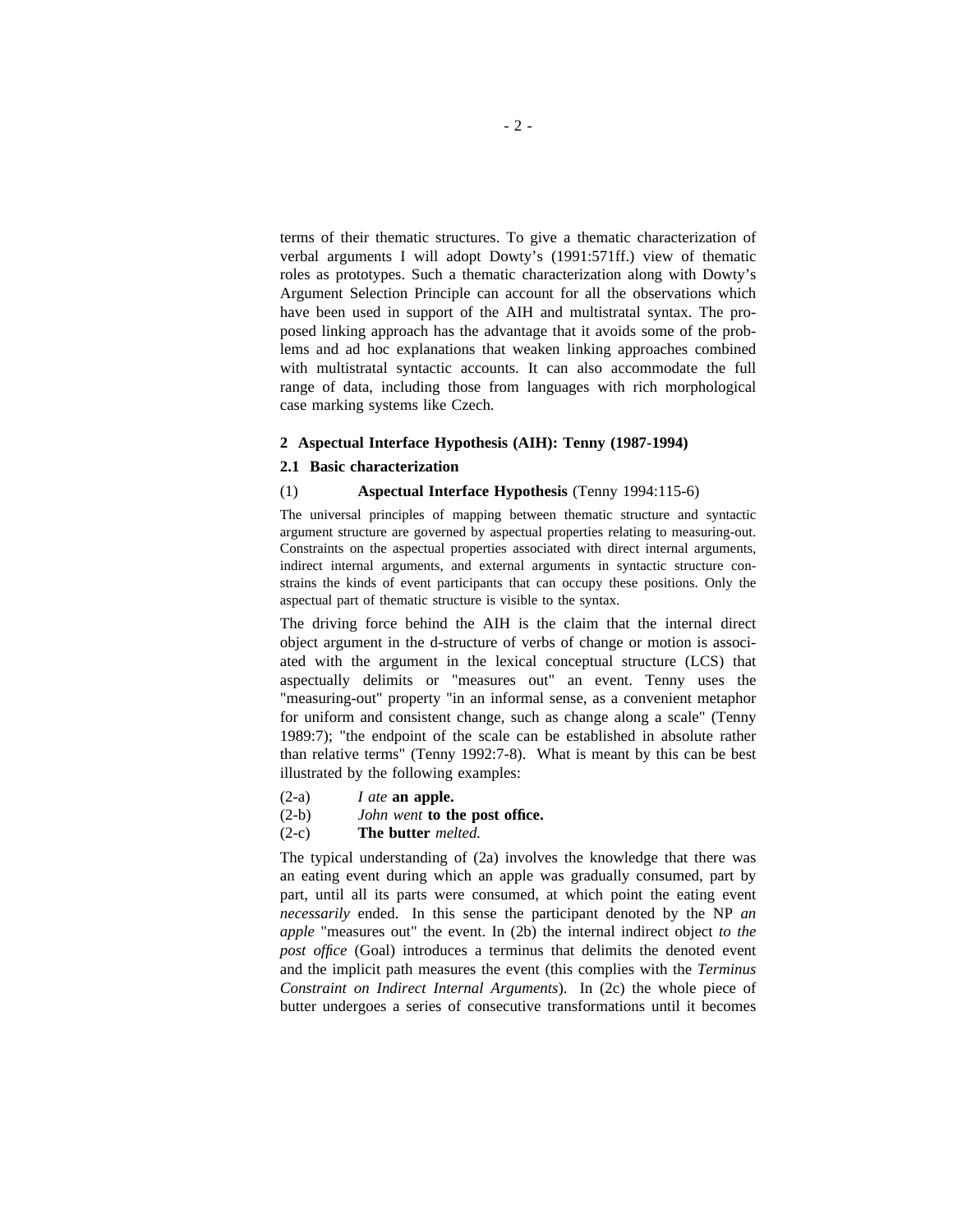liquid. This marks the necessary end of the melting event. Change-ofstate verbs like *melt* denote events whose part structure can be correlated with the degrees on some property scale associated with the changing participant.

Aspectual (or telic) properties of verbs are encoded with 'aspectual roles' assigned by a verb to its arguments. They are invariably linked to internal arguments (direct and indirect) in the d-structure. Hence, external and internal arguments are asymmetrical with respect to telicity (cf. also Verkuyl 1972, 1981, 1989). The privileged status of aspectual roles with respect to linking motivates the **modular** relationship between aspectual and non-aspectual (thematic) information in the LCS (cf. Tenny 1992:14, 1994:190ff.). Variations in the surface alignment of aspectual roles (cf. ex. (2c)) are accounted for by means of transformational movement.

#### **2.2 Psychological predicates and the** "**measuring-out**" **of events**

In terms of the expression of the Experiencer argument, two main classes are distinguished in English (cf. Chomsky 1965, Postal 1971, Lakoff 1970, Jackendoff 1990, Levin 1993), as is shown in (3).

## (3-a) **FEAR class: Experiencer-subject** *admire, detest, enjoy, hate, miss, respect; marvel at.*

## (3-b) **FRIGHTEN class: Experiencer-object** *amuse, embarrass, irritate, worry; appeal to*.

The linking in the domain of psychological predicates is problematic if we assume that there is a direct and uniform association between thematic (or lexical semantic) arguments and syntactic arguments (see the *Uniformity of Theta Assignment Hypothesis* by Baker (1988:46), for instance) and that psychological predicates of the *frighten* and *fear* type are analyzed as taking the same thematic roles, Experiencer and Theme, for example. The problem then arises, because psychological predicates differ in the way they map thematic roles into syntactic arguments. The AIH solution to this problem rests on the proposal that it is not thematic roles, but aspectual principles that govern linking. Only Experiencers of causative psychological predicates of the *frighten* type "measure out" the denoted event (cf. Tenny, 1987:294; 1988:13) and this justifies their realization as internal direct objects in the d-structure. Psychological predicates of the *fear* type are stative. The AIH implies that stative predicates in general have no aspectual roles. Consequently, Experiencer arguments of stative psychological predicates do not "measure" events and are realized as external arguments in the d-structure.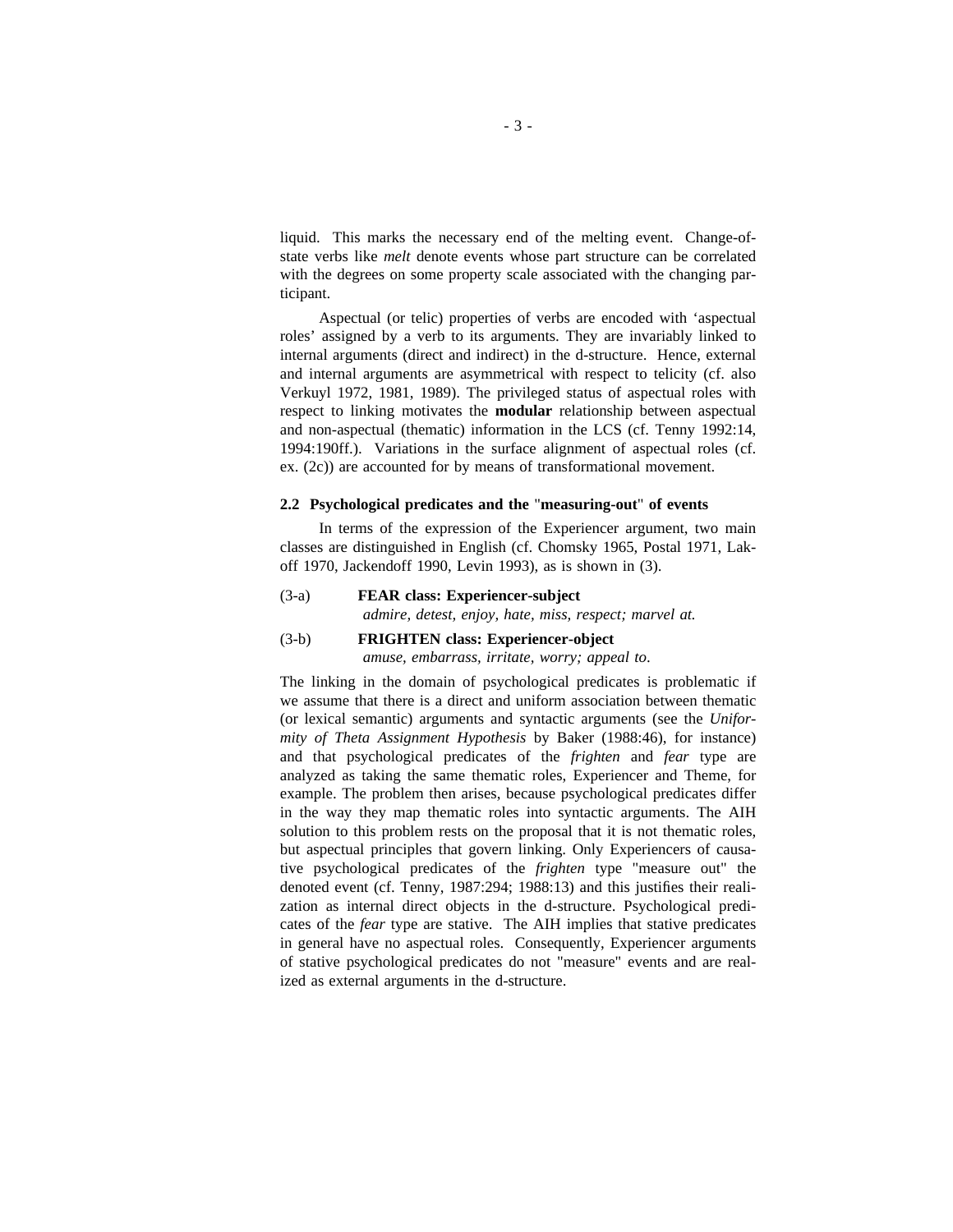The main objection against this account has to do with the application of the "measuring-out" property to the Experiencer arguments of causative psychological predicates. Given that the "measuring-out" property is understood as entailing telicity (or delimitedness), and vice versa (cf. Tenny 1994:15-6), such predicates are by definition telic. However, a close look at the data reveals that only psychological predicates that partially overlap with Vendler's achievements, namely those denoting instantaneous changes from one mental state to another (e.g., *frighten*, *strike (as), astonish*, *shock*, *startle*), are telic. Although their Experiencer arguments can be said to "measure out" events, they do so only in a trivial way. What is more troubling is the analysis of causative psychological predicates that entail or allow for a gradual change in the Experiencer participant: *calm, disillusion, sadden, soothe, disarm*. The problem is that it is not the kind of change that can be measured "along a scale with an absolute end-point", because they are atelic. This observation can be illustrated by the co-occurrence restrictions with adverbs like *halfway*, as is shown in (4):

# (4-a) *?The music halfway saddened John*. (4-b) \**The high-pitched noise halfway distracted her.* Van Voorst (1992:89)

In general, to make a felicitous assertion about a half of an event, one needs to know what state exactly constitutes the final stage of the event. Hence, the incompatibility of a predicate denoting an extended event with *halfway* indicates that the predicate in question is atelic. Although it is possible to monitor the process of John's becoming more and more sad, there is no point at which we can say that John is halfway sad and on his way to being completely sad. The reason is that we would need to know what state exactly constitutes the stage of somebody's being sad or distracted beyond which that person cannot be sadder or more distracted. However, predicates like *sadden* do not entail such a well-defined final stage, they are not telic.

The observation that causative psychological predicates denoting gradual changes are atelic can be also confirmed by the standard Vendler-Dowty tests. (For a detailed discussion of Vendler-Dowty tests and psychological predicates see Van Voorst 1992.)

Tenny (1987:291, 1988:13 and 1994:20) adduces two tests in support of the claim that the "measuring-out" property is inherent in the meaning of causative psychological predicates. The first exploits the observation that a resultative predicate can only be applied to the internal Experiencer argument of the *frighten* type predicates, but not to any argument of the *fear* type predicates. This is shown in (5) and (6) (examples are taken from Tenny 1988:13):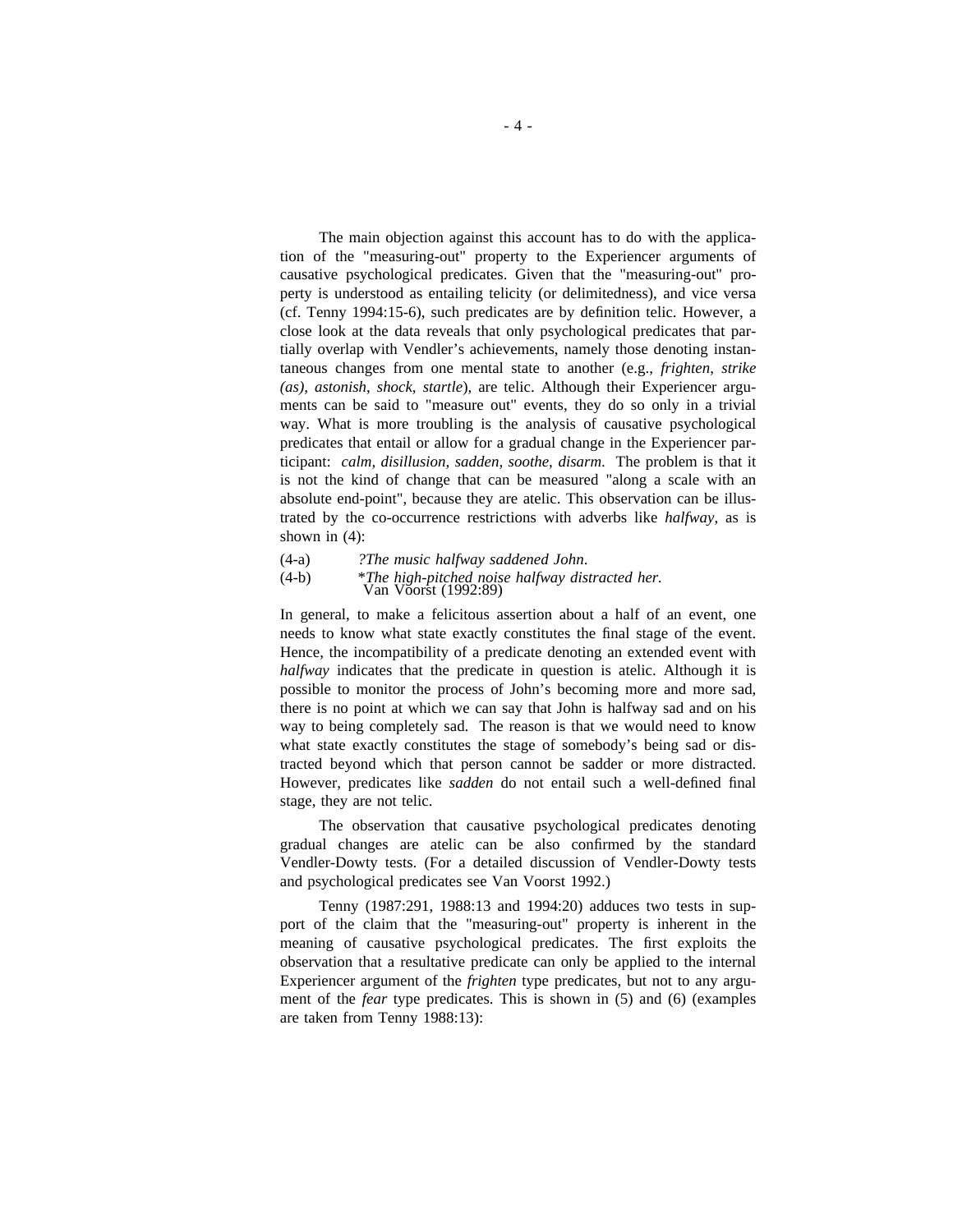- (5-a) *The news frightened [John]i [to death]i .*
- (5-b)  $*$  [The news]<sub>i</sub> frightened John [to the end]<sub>i</sub>.
- (6-a) \**[John]i feared the movie [to death]i .*
- (6-b)  $*$ /??*John feared [the movie]*<sub>*i</sub>* [to the end]<sub>*i*</sub></sub>

Although it holds that the resultative predicate can be applied to an argument that is entailed to undergo a change of state (cf. Goldberg 1992/1995), to an Incremental Theme argument to be more precise (cf. Filip 1993), the whole complex verbal predicate to which the argument in question belongs may be telic (*John broke the vase to pieces*) or atelic (*The horses dragged the logs smooth*). The compatibility of a complex verbal predicate with a resultative predicate does not provide any conclusive evidence about the telic or atelic nature of the complex verbal predicate.

The second test, the modification with "expressions referring to increments, such as *a little (bit)*" (Tenny 1994:20), does not work, because it concerns attenuation of events taken as whole entities and not their increments or proper parts. For example, *The music saddened John a little bit* does not express a part of a larger event expressed by *The music saddened John*, but rather it denotes a whole psychological event that is of low(er) intensity. Notice that attenuation of events can be also conveyed by derivational affixes on verbs: *spark* vs. *sparkle*.

The above objections strongly suggest that causative psychological predicates like *calm, disillusion, sadden, soothe, disarm* lack the "measuring-out" property, because they are atelic, just like stative predicates in the *fear* class. It is important to emphasize that such causative psychological predicates are by no means exceptional in this respect. There are other classes of predicates that entail a change in the referent of their internal direct object argument, but it is not the kind of change that falls under the universal *measuring-out constraint on the internal direct object argument*. Take, for example, atelic predicates like *stir (the soup)* and unaccusative predicates like *sweat*, *breath*, *shiver (from cold), suffer*. Their internal direct object is associated with a participant that does not (necessarily) change part by part or degree by degree in one of its properties and the denoted change cannot be measured on a scale with a definite end-point. Notice that the existence of atelic unaccusative predicates indicates that the 'telic-atelic' distinction is not co-extensive with the 'unergative-unaccusative' distinction, and hence the AIH cannot be said to explain the distribution of verb meanings across unergative and unaccusative classes.

In the light of the above observations we may conclude that the AIH applies to a smaller class of eventive predicates than it is intended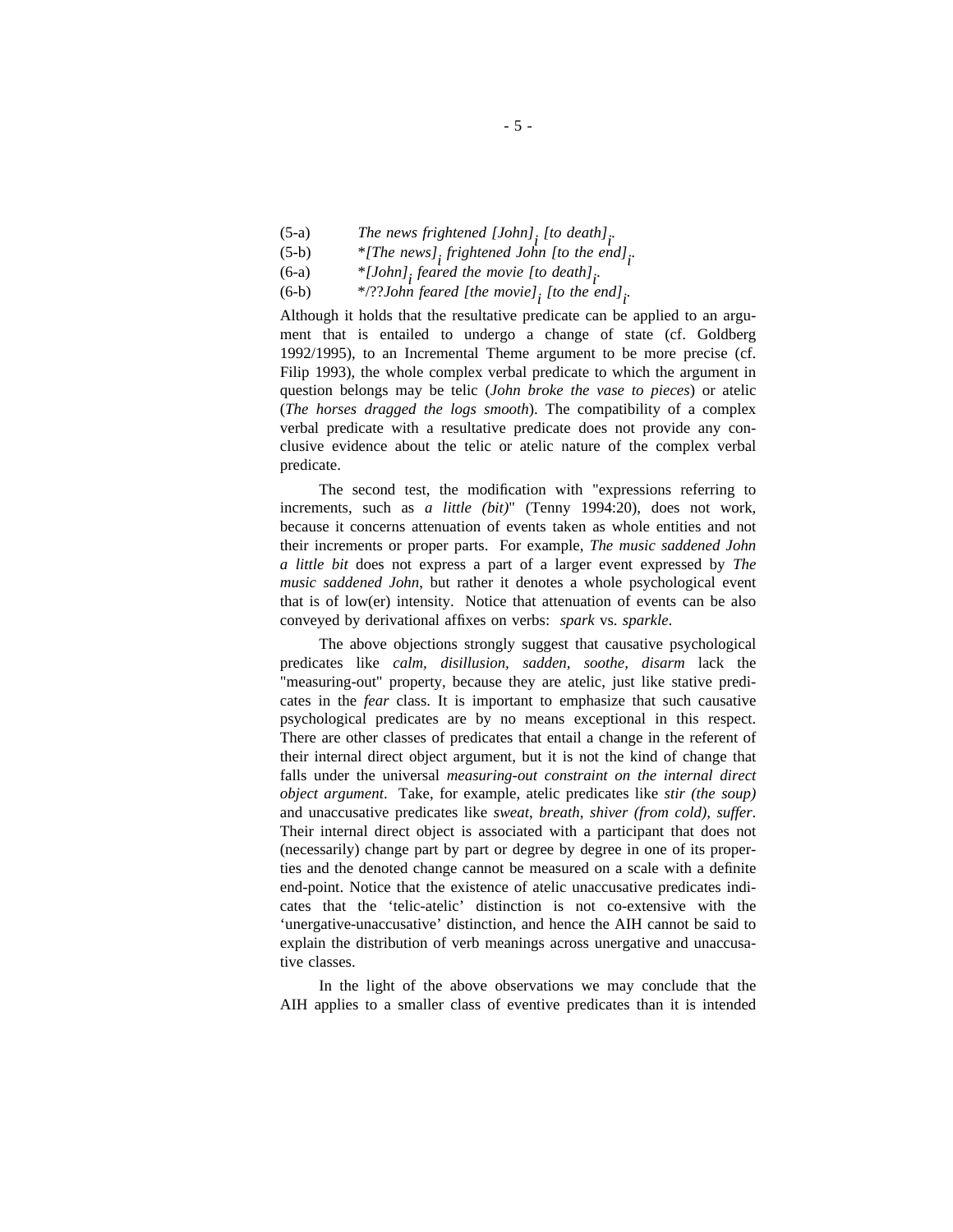to. The reason is that the notion of "measuring-out" on which it rests is not sufficiently constrained. This notion overlaps with the familiar and explicitly constrained notion of 'Incremental (Path) Theme' (cf. Dowty 1988, 1991 and proposals by Hinrichs 1985 and Krifka 1986). Furthermore, if a number of causative psychological predicates lacks the "aspectual measuring-out" property, then this property cannot serve to constrain the linking in the domain of psychological predicates.

In general, there is no uniform association between the internal direct object argument and an argument in the LCS that "measures out" the event or the narrower notion 'Incremental Theme'. Not only are there internal direct objects of eventive predicates denoting participants that do not "measure out" events, but also certain participants that "measure out" events are not invariably realized as internal arguments. Take, for instance, the following example: *The carnival procession was slowly crossing the street*. Here, the length of the procession "measures" the denoted event, yet the NP *the carnival procession* is clearly an external argument (cf. Filip 1990, 1993; Dowty 1991).

#### **3 Czech psychological predicates**

#### **3.1 Data**

With their tripartite division and case-marked arguments Czech psychological predicates non-trivially differ from English psychological predicates and thus provide good testing data for the AIH (and any other theory of linking for that matter). This is shown in (7). A similar tripartite division of psychological predicates as in Czech can be found in other Indo-European languages, Russian (Holloway-King 1993), Bulgarian (Slabakova 1994), Dutch (Zaenen 1988, 1993), Italian (Perlmutter 1984, Belletti and Rizzi 1988), French (Legendre 1989), and in South Asian languages (cf. Verma and Mohanan 1990), for example.

(7-a)

*Va*´*clav miluje Marii.* **Nominative-Experiencer** Václav-NOM loves Mary-ACC 'Václav loves Mary.'

Other examples: *nena*´*vide<sup>v</sup> t* 'hate', *chti*´*t* 'want', *ba*´*t se*+GEN 'fear', *divit* se+DAT 'wonder', *pohrdat*+INSTR 'despise', *touzit po* 'long for'.

 $(7-h)$ 

*Va*´*clav bavi*´ *Marii.* **Accusative-Experiencer** Václav-NOM amuses Mary-ACC 'Václav amuses Mary.'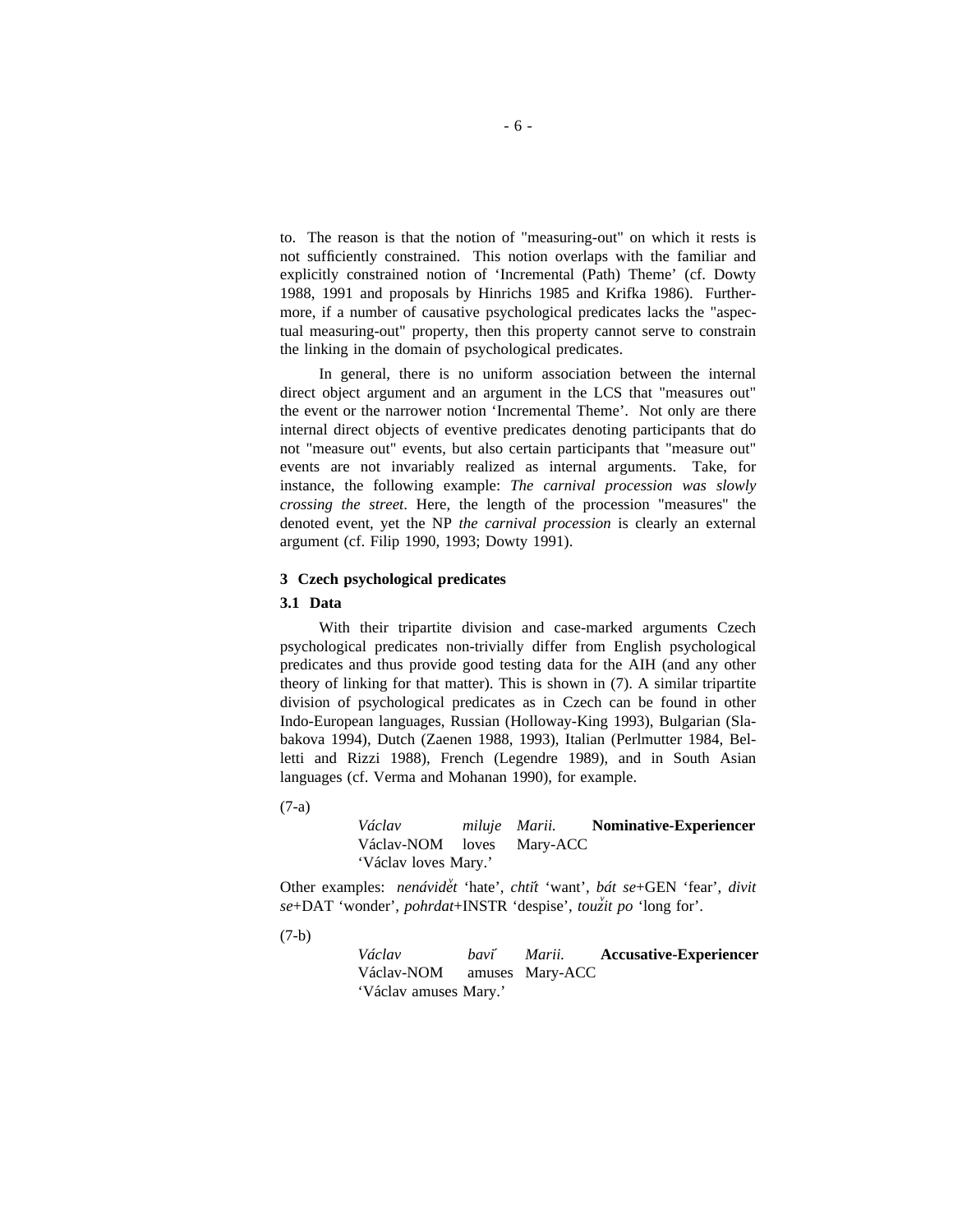Other examples: *zlobit* 'anger', *p*<sup>r</sup>itahovat 'attract', *p*<sup>r</sup>ekvapovat 'surprise', *nudit* 'bore'.

(7-c)



Other examples: *chybet* 'lack', *libit se* 'like', *hnusit se* 'disgust', *vadit* 'annoy', 'harm', *svedcit* 'be beneficial to', *prospivat* 'do good to, benefit', *vyhovovat* 'comply, satisfy, please', *být vhod* 'suit', *škodit* 'harm', *nesedet* 'bother'.

### **3.2 The Aspectual Interface Hypothesis and Czech psychological predicates**

The class of nominative-Experiencer predicates in Czech roughly corresponds to the class of Experiencer-subject predicates in English (e.g., the *fear* type) and the class of accusative-Experiencer ones to the class of English Experiencer-object predicates (e.g., the *frighten* type). In Slavic languages, the nominative argument of a predicate and the controller of verb agreement is the morphological subject. An argument in the accusative case is the basic morphological encoding of the direct object. The application of the linking principles determined by the AIH to Czech psychological predicates will be invalidated by the same objections as those brought forward in the case of English predicates. In addition, the question arises what to do with the dative-Experiencer class. The dative case is the basic morphological encoding of the indirect object. As is well-known the dative case is the typical exponent of three thematically related arguments: Goal, Recipient and Experiencer. Given this, one way to accommodate the dative-Experiencer within the AIH would be to extend the Terminus Constraint on indirect internal arguments to include also cases in which the Path and Terminus are transposed from the concrete spatial domain into the abstract domain of psychological events. It is doubtful whether such a move, which presupposes semantic properties motivated by the theory of metaphors (cf. Lakoff 1993) or some other extension of the syntax-semantics interface, could be accommodated within the AIH. Alternatively, we could motivate the assignment of the dative case to the Experiencer argument by language-particular linking rules or delegate it to idiosyncratic lexical rules. The latter has been proposed for comparable classes of psychological predicates in Italian by Belletti and Rizzi (1988) within Government and Binding Theory, in Dutch by Zaenen (1988, 1993) within Lexical-Functional Grammar and in Icelandic by Foley and Van Valin (1984) and Van Valin (1991) within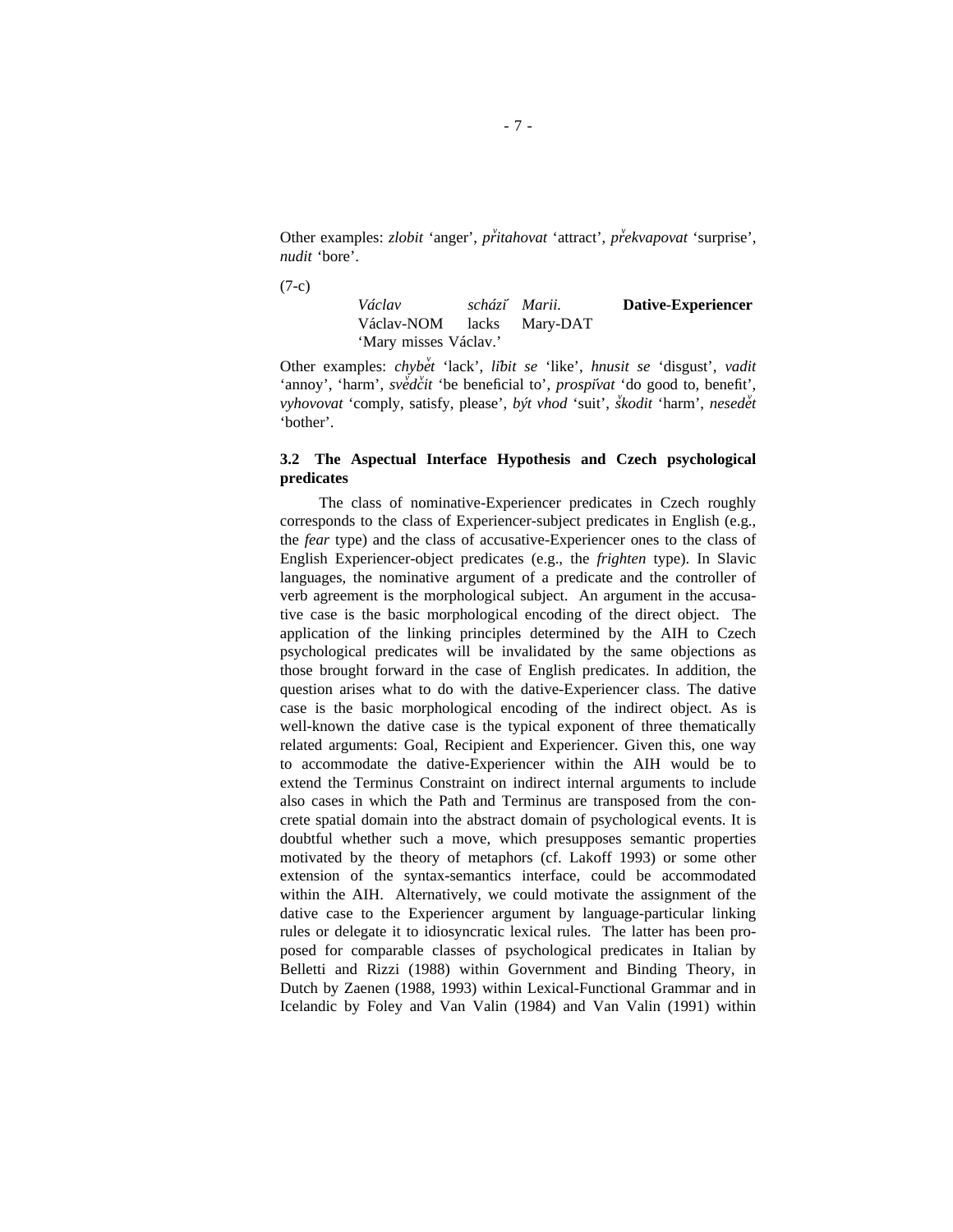Role and Reference Grammar. Such proposals presuppose that no properties can be found that can be connected to the dative case of the Experiencer argument.

To account for the full range of data in English and other languages in an adequate way, I will sketch a linking proposal that pays close attention to the systematic semantic differences among the relevant classes of psychological predicates. This proposal crucially differs from Tenny's in assuming a monostratal syntactic representation and a direct mapping between the thematic and syntactic structure, hence there is no need for movement rules. Most importantly, it does not a priori restrict the kind and number of semantic properties that mediate between lexical semantics and syntax. In this respect, I follow a number of semantically-based studies devoted to the argument structure of psychological predicates in the past ten years or so (cf. Croft 1986; Kiparsky 1987; Pesetsky 1987, 1995; Van Valin 1987, 1990, 1991; Dowty 1988, 1991; Rozwadowska 1988; Zaenen 1988, 1993; Condoravdi and San Filippo 1990; Van Voorst 1992).

#### **3.3 Semantically-based accounts**

In particular, two proposals stand out, Dowty's (1988, 1991) and Pesetsky's (1987, 1995). Pesetsky suggests that the Experiencer-subject and Experiencer-object predicates differ in the thematic roles assigned to their respective co-arguments. The *frighten*-type predicates take Causer and the *fear*-type ones Target or Subject Matter of Emotion. "Causer is always associated with the *subject* position, and Target is associated with the *object* position" (Pesetsky 1995:56). This can be also represented in the following hierarchy: Causer > Experiencer > Target/Subject Matter. Without going into the details of Pesetsky's proposal, we notice that his linking generalization does not hold for Czech data. The argument that corresponds to what Pesetsky calls 'Target' can be realized as object (with nominative-Experiencer predicates) or as subject (with dative-Experiencer predicates), even though it is lower on the hierarchy than the Experiencer. We need a linking mechanism that can distinguish these two cases.

The most promising way to do just this appears to be within theories of linking that view thematic roles as clusters of semantic properties. Such theories have been advocated by Foley and Van Valin (1984), Van Valin (1987, 1990, 1991), Rozwadowska (1988), Zaenen (1988, 1993), Dowty (1988, 1991), Pinker (1989), Bresnan and Zaenen (1991), Pustejovsky (1988) and Jackendoff (1990). Given that Dowty's theory is the most explicitly articulated, let us consider how he accounts for psychological predicates.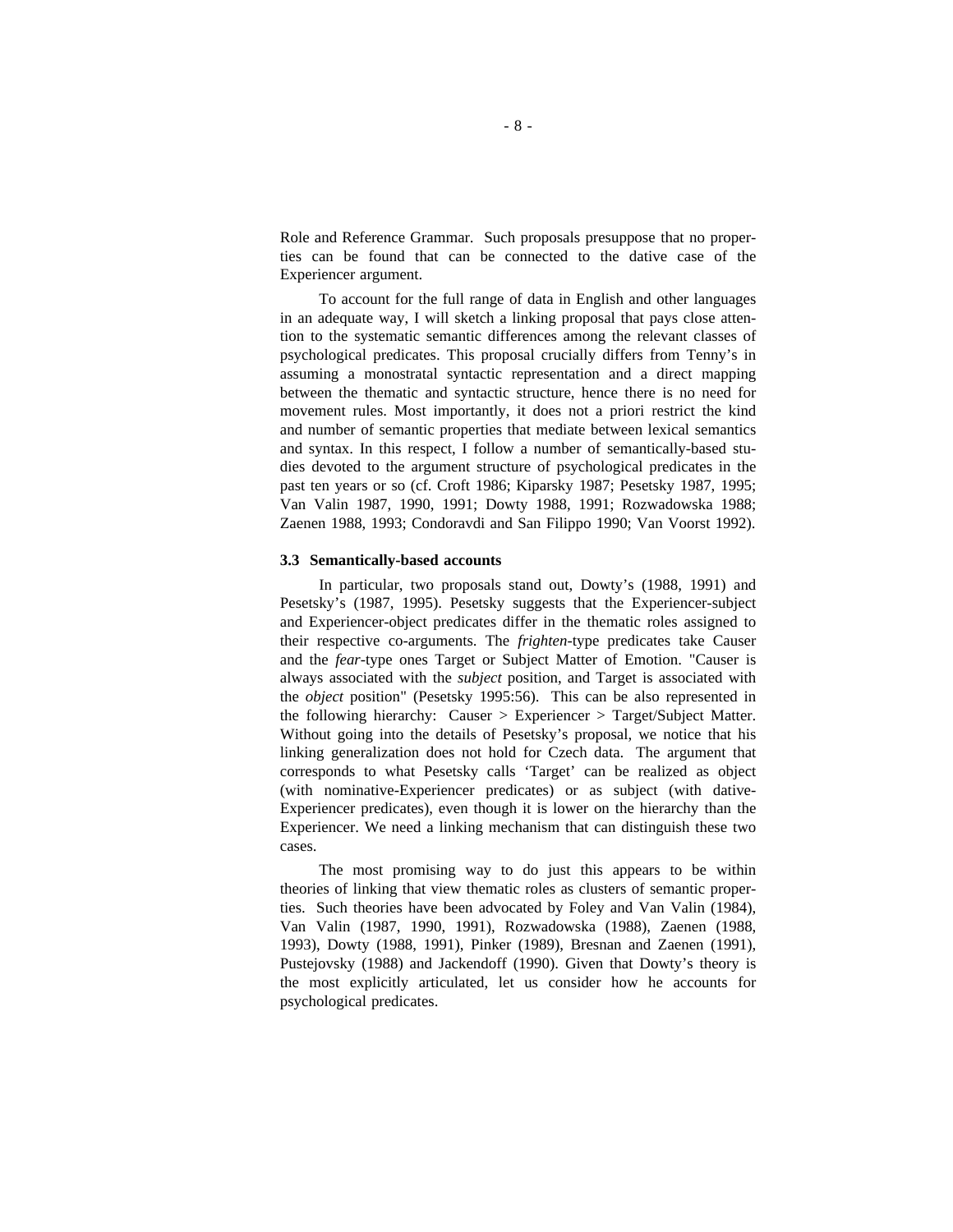In Dowty's framework, the linking between the semantic and syntactic representations is determined by clusters of verbal entailments, or Proto-Agent and Proto-Patient properties (8).

(8) Dowty (1991:572)

**Contributing properties for the Agent Proto-Role**: a. volitional involvement in the event or state; b. sentience (and/or perception); c. causing an event or change of state in another participant; d. movement (relative to the position of another participant); (e. referent exists independent of action of verb).

**Contributing properties for the Patient Proto-Role**: a. undergoes change of state; b. incremental theme; c. causally affected by another participant; d. stationary relative to movement of another participant; (e. does not exist independently of the event, or not at all).

The Argument Selection Principle (9) determines the association of clusters of Proto-Agent and Proto-Patient properties with grammatical relations.

#### (9) **Argument Selection Principle** (Dowty 1991:576)

In predicates with grammatical subject and object, the argument for which the predicate entails the greatest number of Proto-Agent properties will be lexicalized as the subject of the predicate; the argument having the greatest number of Proto-Patient properties will be lexicalized as the direct object.

Although the Experiencer argument of the *fear* and *frighten* classes are equal in Agent properties, they are unequal in that the Experiencer of the *frighten* class denotes an entity that undergoes a change in the denoted event, and hence it is a 'better' Patient. Therefore, it must be the direct object (cf. Dowty 1991:580).

In this connection it is important to notice that the notion of 'Incremental Theme', which partially overlaps with Tenny's argument that "measures out" the event, plays no role in Dowty's description of psychological predicates. Second, the Proto-Patient property 'Incremental Theme' is not privileged in any way, it is treated on a par with other verbal entailments.

#### **3.4 Suggested analysis**

In order to analyze Czech data within Dowty's framework, we need the notion of 'morphological case feature'. Case features are to be distinguished from case morphology. The main reason is that NPs with distinct case features may have the same case morphology, and vice versa. All references to 'case' in this paper, including the glosses, are to be understood as references to case features. The linking rules determine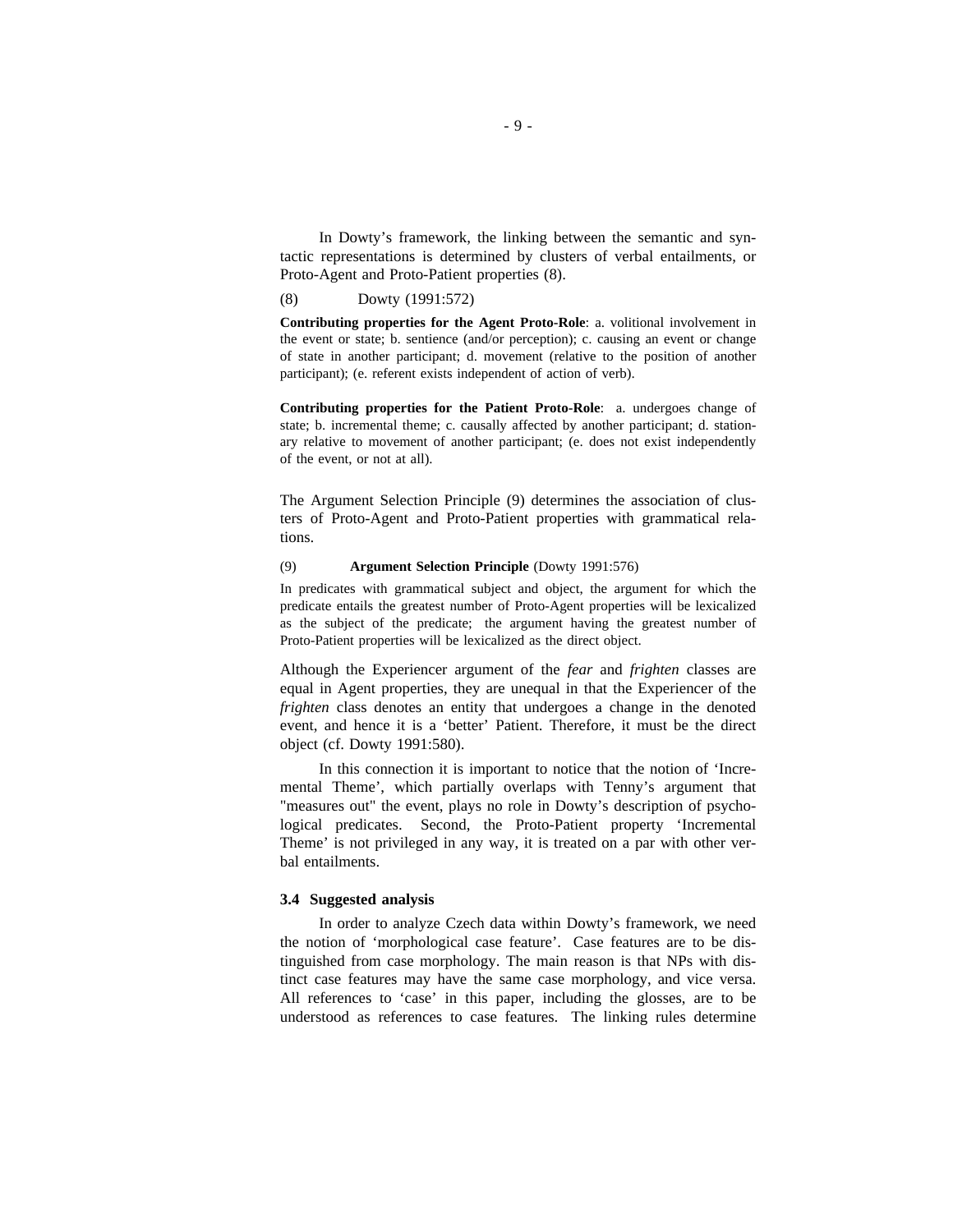alignments between clusters of Proto-Agent (PA) and/or Proto-Patient (PP) properties and NPs specified with a given case feature or with PPs which govern NPs with a given case feature. The linking-to-cases in Czech can be formulated without recourse to grammatical relations (cf. also Van Valin 1991:192). This is justified by a fairly high correlation between morphological cases and semantic properties of thematic roles (cf. Langacker 1990 and Comrie 1981), which seems to be tighter than the correlation between thematic roles and grammatical relations (cf. Comrie (1981:73), for example).

For the three main classes of Czech psychological predicates the linking-to-cases is summarized in (10):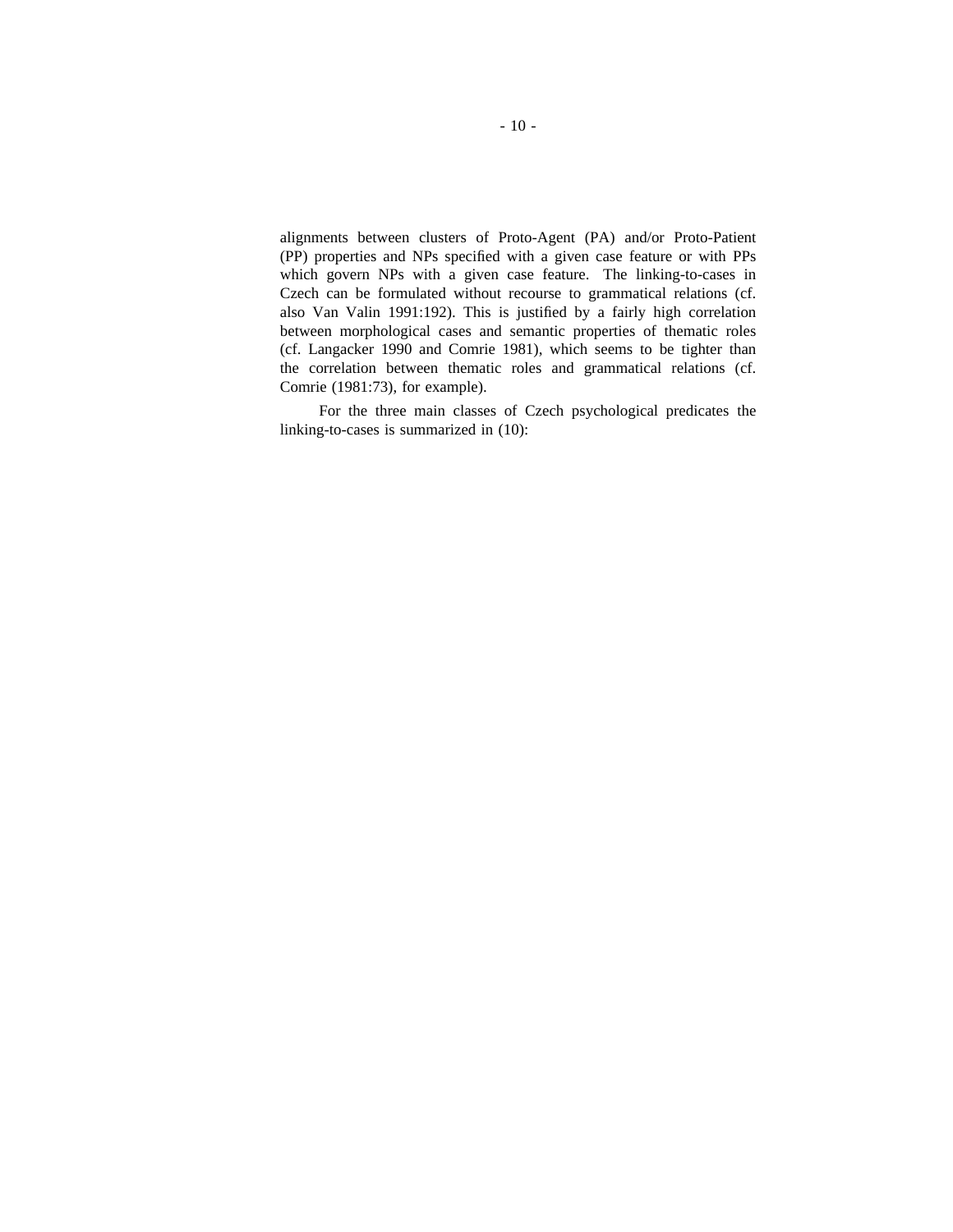(10) **milovat** 'to love' **zlobit** 'to anger' **vadit** 'to harm', 'to annoy'  $\langle NOM, \text{OMA} \rangle$   $\langle NOM, \text{OMA} \rangle$   $\langle NOM, \text{DATA} \rangle$ PA:sentience PA:cause PA:sentience PA:sentience (PA:volition) (PA:volition) PP:change PP: ? PP:causally affected

As the above table shows, all three predicate types entail the Proto-Agent property 'sentience' in one of their arguments (Experiencer). However, only the Experiencer argument of such verbs as *milovat* 'to love', *ba*´*t se* 'to be afraid' can be also understood as a volitional Agent that instigates the denoted emotional event. This is reflected in the acceptability of the imperative formation:

(11-a) *Neboj<sup>I</sup> se ho!* NEG-fear REFL him-ACC 'Don't be afraid of him!'

The two Proto-Agent properties 'sentience' and 'volition' clearly justify the lexicalization of the Experiencer as subject in the nominative case. By contrast, the dative-Experiencer and accusative-Experiencer denote participants that lack control or that have a very low degree of control and volitional involvement in the event.

The second distinguishing feature concerns the causal event structure. Only accusative-Experiencer predicates are eventive and causative. The referent of the nominative argument is the *cause* of the denoted change of psychological state in the Experiencer participant and it can also be construed as a volitional agent, as is shown in the imperative example (11b). 'Cause' and 'volition', two Proto-Agent properties, motivate the encoding of this argument as subject in the nominative case.

(11-b)

*Nezlob*<sup>I</sup> *me v !* NEG-anger me-ACC 'Don't make me angry!'

On the side of the Experiencer argument the causal event structure is registered in terms of two Proto-Patient properties, 'causally affected by another participant' and 'undergoes a change of state'. This motivates the encoding of the Experiencer in the accusative case.

The above observations suggest that active clauses with accusative-Experiencer predicates are high on the transitivity scale (cf. Hopper and Thompson 1980). It is not surprising then that accusative-Experiencer predicates can freely occur in the passive. Clauses with dative-Experiencer predicates, on the other hand, are very low on the transitivity scale. One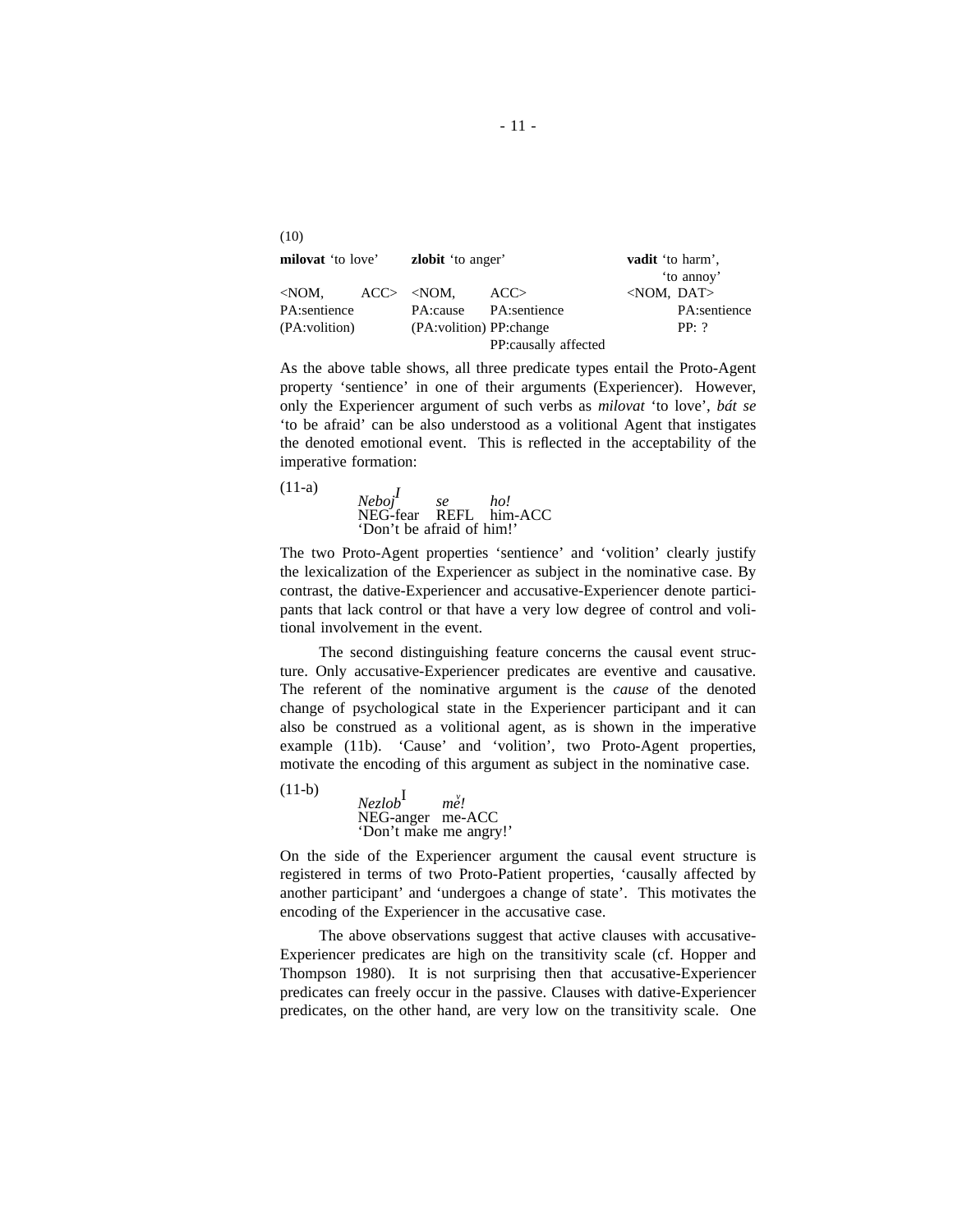of their distinguishing features is the absence of Proto-Agent properties in their nominative subject argument. This is manifested in the lack of the imperative (11c) construction:

| $(11-c)$ |                                     |                  |        |
|----------|-------------------------------------|------------------|--------|
|          | $*Newa\ddot{d}^{\mathbf{l}}$<br>mi! | $*Nechyb1$       | mi!    |
|          | *NEG-annoy me-DAT                   | *NEG-lack        | me-DAT |
|          | 'Don't annoy me!'                   | "Don't lack me!" |        |

It can be also seen as motivating the fact that dative-Experiencer predicates do not occur in the passive (although some can form impersonal passives), if we accept that (one of) the function(s) of the passive is the defocusing of an Agent(-like) subject.

The assignment of the dative case to the Experiencer argument may seem at first sight puzzling. Although the Experiencer argument of such predicates as *vadit* 'to annoy', 'to harm' seems to be more thematically prominent than its co-argument (it is associated with the Proto-Agent property 'sentience'), it is marked with the dative case, rather than in the nominative case. We cannot solve this puzzle by claiming that the dative-Experiencer nominal is a 'quirky' subject, because it does not exhibit properties typically ascribed to subjects in Czech. It does not determine verb agreement, for example.

Is it possible to motivate the puzzling dative case assignment to the Experiencer argument on semantic grounds? In general, psychological predicates can be classified along the 'good - bad' scale according to the evaluation of the emotional state or episode they express (cf. Jackendoff 1990). However, only dative-Experiencer predicates incorporate the evaluation along the more specific 'benefit - harm' scale, over and above the basic 'good - bad' scale, as their dominant semantic feature. In other words, dative-Experiencer arguments are typically entailed to be Beneficiaries or Maleficiaries, whereby the qualitative aspects of the emotional state or episode itself are backgrounded. This observation can be confirmed by the fact that dative-Experiencer verbs cannot be freely modified with manner adverbials like *prtjemne* 'in a pleasant manner', vášnive<sup>*v*</sup> 'passionately', *horce* 'bitterly', *horlive*<sup>'</sup> 'ardently', for example. However, they can be modified with degree and intensity adverbials like hodne<sup>*v*</sup> a lot', *málo, trochu* 'a little', which are related to the expression of benefit or harm.

#### (12-a)

| Ten výsledek | nás | nepřijemně / hodně překvapil.                        |           |
|--------------|-----|------------------------------------------------------|-----------|
|              |     | the result-NOM us-ACC unpleasantly $/a$ -lot         | surprised |
|              |     | 'The result surprised us in a pleasant way / a lot.' |           |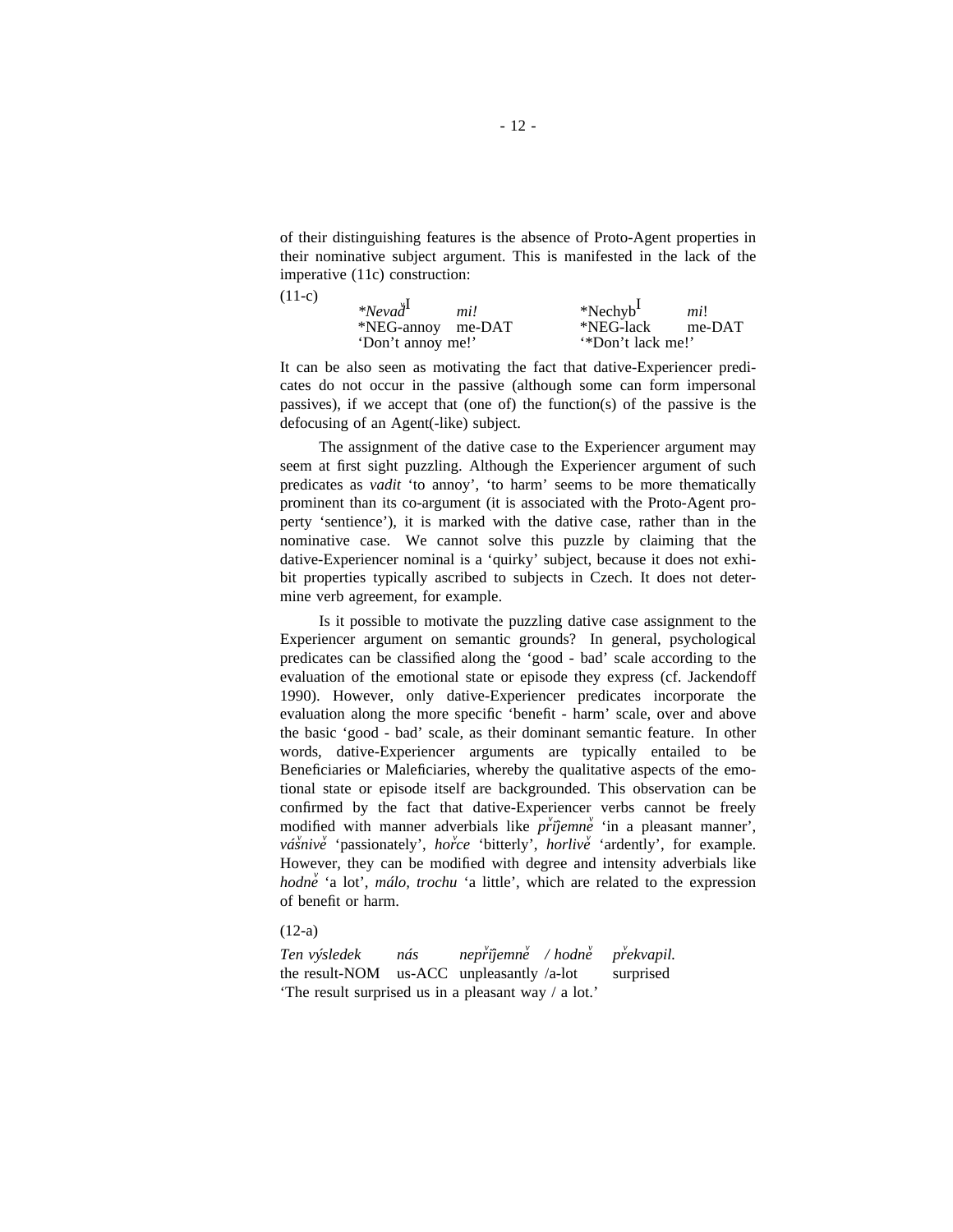(12-b)

*Ten výsledek nám i*´*jemne<sup>v</sup> / hodne<sup>v</sup> vadil*. the result-NOM us-DAT \*unpleasantly /a-lot annoyed 'The result annoyed us in an unpleasant way / a lot.'

The evaluation of the Experiencer's mental state along the 'benefit harm' scale may be viewed as a kind of Proto-Patient entailment. Together with the observation that the Experiencer has low or no control over its mental state, such an additional Proto-Patient entailment may explain why the Experiencer of such predicates as *vadit* 'to harm', 'to annoy' is not encoded in the nominative case. This seems to have an interesting implication for the theory of linking. If it is the case that the evaluation of the Experiencer's mental state, as a Proto-Patient property, prevents the Experiencer from being encoded in the nominative case, then it has more weight than the Proto-Agent property 'sentience' in the linking-to-cases mechanism. This suggests that a possible modification of Dowty's system of mapping could involve the mapping of weighted clusters of properties to grammatical relations and/or morphological cases. I will leave this as a proposal for future research.

Having justified why the Experiencer argument of such predicates as *vadit* 'to annoy' is not encoded in the nominative case, how do we motivate the assignment of the dative case? The use of the governed dative-Experiencer is related to the interpretation of benefit or harm and modality often associated with optional or "free datives", as in *Jana mu koupila kos<sup>v</sup> ili* (lit.: Jane him-DAT bought shirt-ACC) 'Jane bought a shirt for him', *Zemr<sup>v</sup> el na*´*m kana*´*rek* (lit.: died us-DAT canary) 'Our canary died on us.' The notions of 'benefit' and 'harm' can be viewed as a transposition of the transfer schema from the concrete spatial domain into the psycho-physical domain of mental states. >From this perspective, the Beneficiary and Maleficiary are Recipients of some good or favor and harm, respectively. Such observations dovetail nicely with the view that the Experiencer of psychological predicates is thematically a kind of Location (cf. Anderson's (1971) Localistic Theory of Case), related to both Goal and Recipient, and with the claim made by Kurylowicz (1949/64) that the origin of the IE dative is in a concrete locative inflection. Therefore, it does not come as a surprise that the dative case is the typical exponent of not only Goal and Recipient, but also of Experiencer.

#### **4 Conclusion**

It has been shown that the linking between the thematic argument structure and morphologically case-marked NPs in the domain of Czech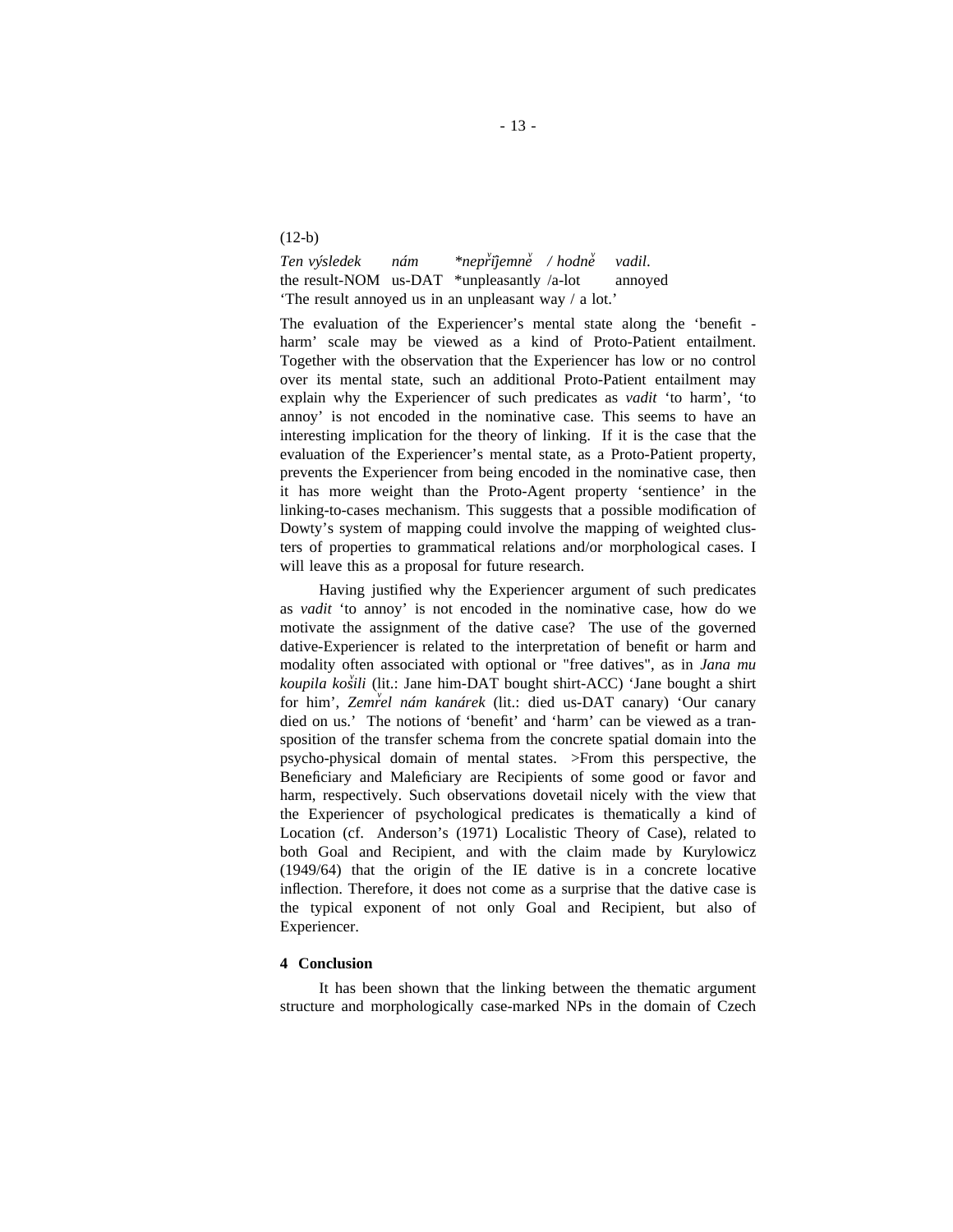psychological predicates is predictable, provided we make reference to the fine-grained properties of the thematic structure of the relevant classes of predicates and general linking principles along the lines suggested by Dowty (1988, 1991). The proposed analysis avoids postulating the assignment of the dative case to the Experiencer argument by idiosyncratic lexical rules.

The linking in the domain of Czech psychological predicates cannot be motivated by a *single* semantic property, regardless whether it is "aspectual delimitedness" (telicity) or some other property. Consequently, it cannot be covered by the AIH or any other universal linking hypothesis that assumes a direct and uniform association between a single semantic property and syntactic arguments. Of course, such hypotheses are not automatically invalidated by the existence of data like Czech psychological predicates. It is to be expected that linking of certain classes of predicates will be exempt from universal linking rules and follow specific language-particular rules. However, if it turns out that universal linking hypotheses like the AIH cannot account for a large number of classes of predicates in various languages, they will have to be rejected. By the same token, we will have to acknowledge that the syntax-semantics interface cannot be constrained by any single privileged semantic property or layer in the lexical representation 'visible' to syntax. To the extent that the thesis of the autonomy of syntax is defended by means of such a narrow interface as the AIH, there will also be reasons to doubt whether it can be upheld.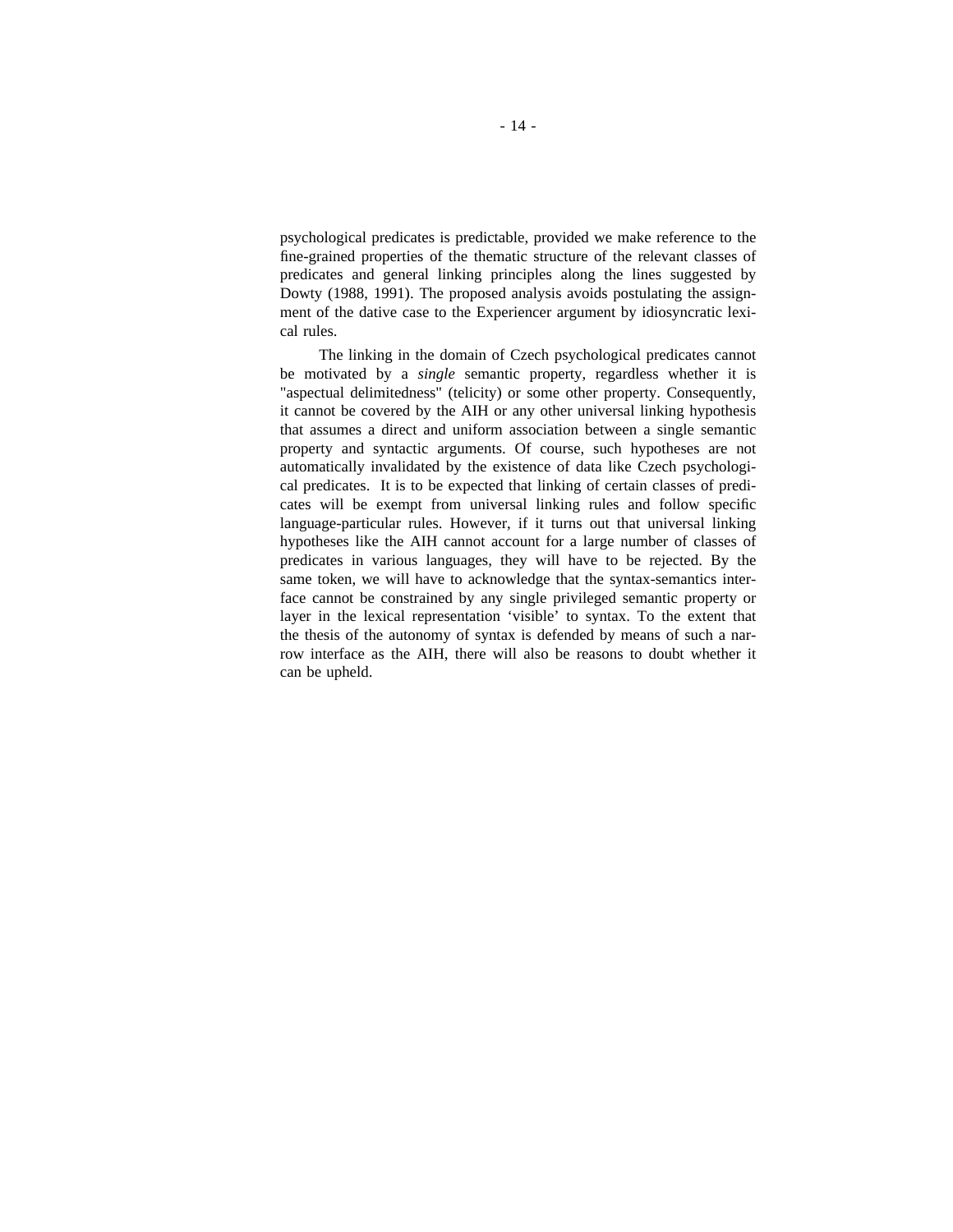#### **References**

- Anderson, J. M. 1971. *The Grammar of Case. Towards a Localistic Theory*. Cambridge: Cambridge University Press.
- Baker, M. 1988. *Incorporation: A theory of grammatical function changing*. Chicago: University of Chicago Press.
- Belletti, A. and L. Rizzi, 1988. "Psych-verbs and Theta-theory". *Natural Language and Linguistic Theory*, **6**, 291-352.
- Bresnan, J. and A. Zaenen. 1991. "Deep Unaccusativity in Lexical Functional Grammar". Dziwirek, K., Farrell, P. and E. Mejias-Bikandi (eds.), *Grammatical Relations: A Cross-Theoretical Perspective*. San Diego: University of California.
- Burzio, L. 1981. *Intransitive Verbs and Italian Auxiliaries.* Ph.D. Thesis. MIT.
- Burzio, L. 1986. *Italian Syntax. A Government and Binding Approach*. Dordrecht: Reidel.
- Chomsky, N. 1965. *Aspects of the Theory of Syntax*. Cambridge, MA: The MIT Press.
- Comrie, B. 1981. *Language Universals and Linguistic Typology*. Chicago: University of Chicago Press.
- Condoravdi, C. and A. Sanfilippo. 1990. Technical report ESPRIT BRA-3030 ACQUILEX WP NO.007, July 1990, The University of Cambridge.
- Croft, W. 1986. "Surface Subject Choice of Mental Verbs". Paper presented at the Annual Meeting of the Linguistic Society of America, New York.
- Dowty, D. R. 1988. "Thematic Proto-Roles, Subject Selection, and Lexical Semantic Defaults", ms. (Paper presented at the 1987 LSA Colloquium. The Twenty-Second Annual Meeting of the Linguistic Society of America, San Francisco; preliminary draft of January 1988).
- Dowty, D. R. 1991. "Thematic Proto-Roles and Argument Selection". *Language,* **67**, 547-619.
- Filip, H. 1990. "Thematic Roles and Aktionsart". *Proceedings of the Twentieth Western Conference on Linguistics*, Vol. **3**, B. Birch, K. Hunt and V. Samiian (eds.), pp. 88-99.
- Filip, H. 1993. *Aspect, Situation Types and Nominal Reference*. Doctoral Thesis, Department of Linguistics, University of California at Berkeley.
- Foley, W. A. and R. D. Van Valin, Jr. 1984. *Functional Syntax and Universal Grammar*. Cambridge: Cambridge University Press.
- Goldberg, A. E. 1992/95 *Argument Structure Constructions.* Ph.D. Thesis. University of California at Berkeley. Published by the University of Chicago Press, Chicago. 1995.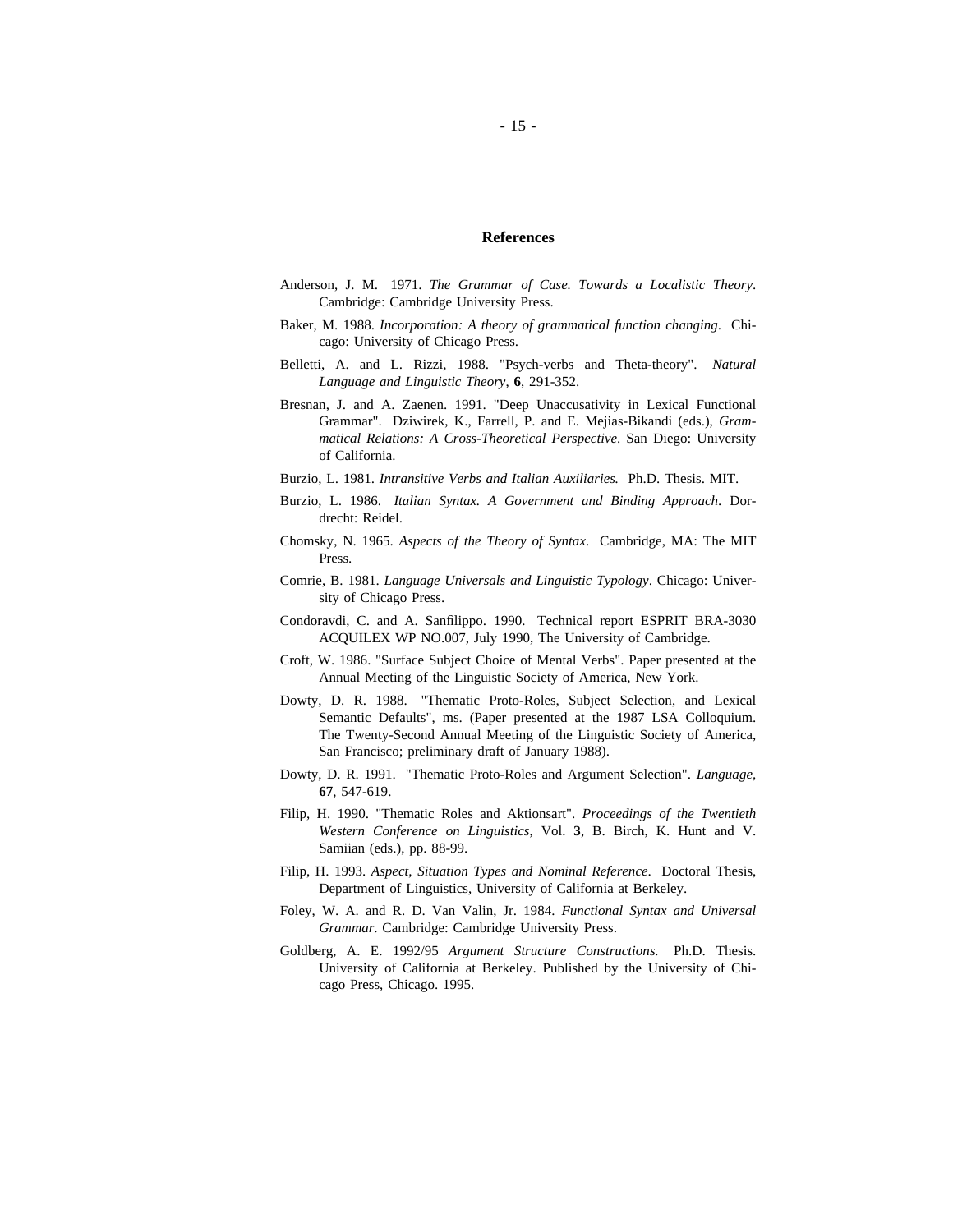Grimshaw, J. 1990. *Argument Structure*. Cambridge, MA: The MIT Press.

- Gropen, J. 1989. *Learning Locative Verbs: How Universal Linking Rules Constrain Productivity*. Ph.D. Thesis, MIT.
- Gropen, J., Pinker, S., Hollander M. and R. Goldberg. 1991. "Affectedness and Direct Objects: The Role of Lexical Semantics in the Acquisition of Verb Argument Structure". In Levin, B. and S. Pinker (eds.).
- Hinrichs, E. 1985. *A Compositional Semantics for Aktionsarten and NP Reference in English.* Ph.D. Thesis, Ohio State University.
- Holloway-King, T. 1993. "Russian Psych-Verbs and Refining the UTAH", ms. Stanford University.
- Hopper, P. and S. Thompson. 1980. "Transitivity in Grammar and Discourse." *Language* **56**, 251-299.
- Jackendoff, R. S. 1990 *Semantic Structures*. Cambridge, MA: The MIT Press.
- Kenny, A. 1963. *Action, Emotion and Will*. London: Routledge and K. Paul; New York. Humanities Press [1963]. Series title: Studies in philosophical psychology.
- Kiparsky, P. 1987. *Morphology and Grammatical Relations*, ms., Stanford University.
- Kurylowicz, J. 1949/1964. *The Inflexional Categories of Indo-European*. Heidelberg: Carl Winter.
- Lakoff, G. 1970. *Irregularity in Syntax*. New York: Holt, Rinehart and Winston.
- Lakoff, G. 1993. The Syntax of Metaphorical Semantic Roles. Pustejovsky, J. (ed.). *Semantics and the Lexicon*. Dordrecht, The Netherlands: Kluwer Academic Publishers. pp. 27-36.
- Langacker, R. W. 1990. *Concept, image, and symbol: the cognitive basis of grammar*. Berlin; New York: Mouton de Gruyter.
- Legendre, G. 1989. "Inversion with Certain French Experiencer Verbs." *Language* **65**, 752-782.
- Levin, B. 1993. *English Verb Classes and Alternations: A Preliminary Investigation*. Chicago: University of Chicago Press.
- Levin, B. and M. Rappaport Hovav. 1991. "Wiping the Slate Clean: A Lexical Semantic Exploration". *Cognition*, **41**, 123-51.
- Levin, B. and S. Pinker (eds.) 1991. *Lexical and Conceptual Semantics*. Amsterdam, The Netherlands: Elsevier Science Publishers, B. V.
- Perlmutter, D. 1978. "Impersonal Passives and the Unaccusative Hypothesis". *Papers from the Fourth Annual Meeting of the Berkeley Linguistics Society.* Berkeley: Berkeley Linguistics Society, University of California at Berkeley, 157-189.
- Perlmutter, D. 1984. "Working 1s and Inversion in Italian, Japanese and Quechua." Perlmutter, D. and C. Rosen (eds.).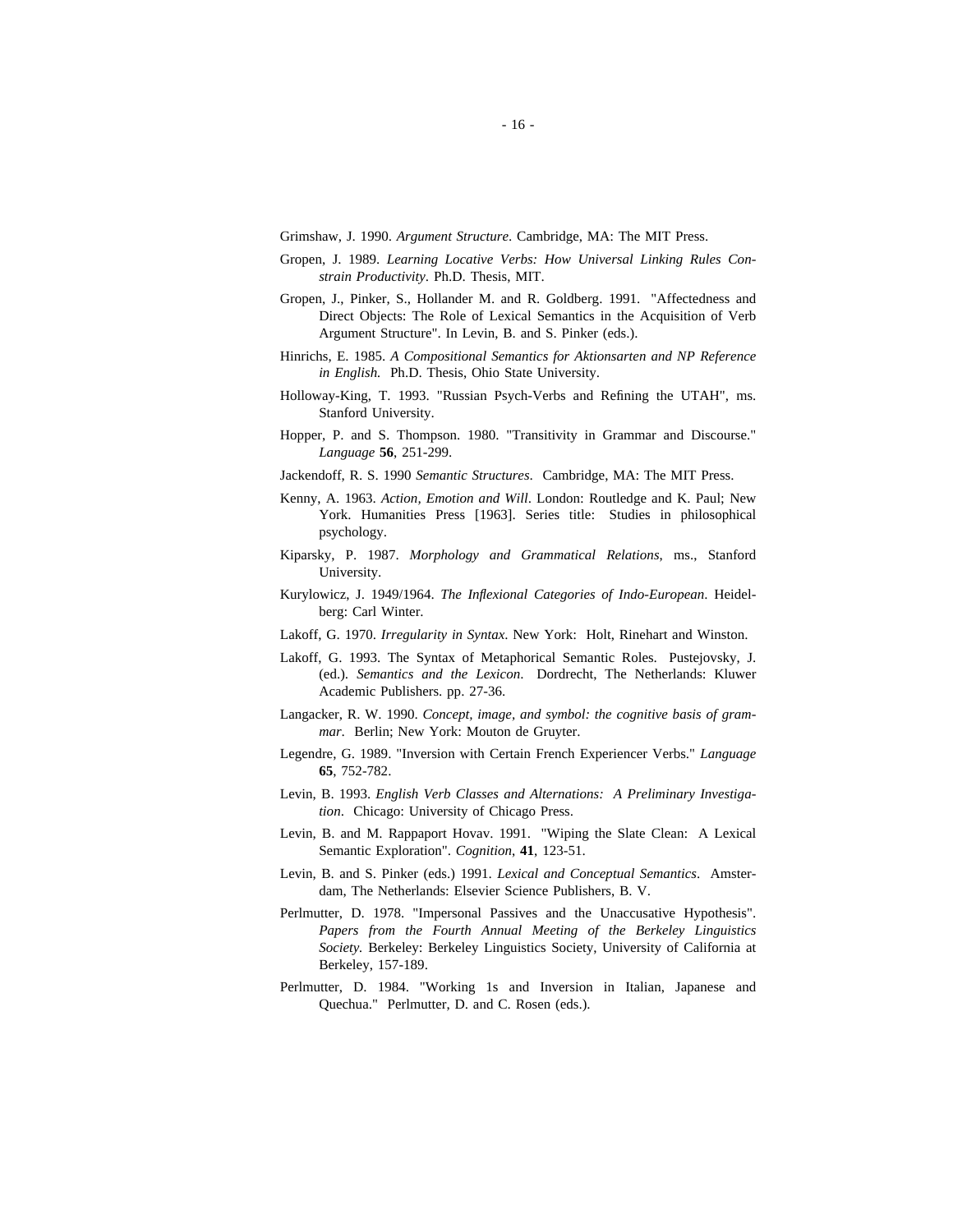- Perlmutter, D. and C. Rosen (eds.). 1984. *Studies in Relational Grammar 2.* Chicago: University of Chicago Press.
- Pesetsky, D. 1987. "Binding Problems with Experiencer Verbs". *Linguistic Inquiry*, **18**, 126-40.
- Pesetsky, D. 1995. *Zero Syntax: Experiencers and Cascades*. Cambridge, MA: The MIT Press.
- Pinker, S. 1989. *Learnability and Cognition: The Acquisition of Argument Structure*. Cambridge, MA: The MIT Press.
- Postal, P. M. 1971. *Cross-Over Phenomena*. New York: Holt, Rinehart and Winston.
- Pustejovsky, J. 1988. "The Geometry of Events". Tenny, C. (ed.), *Studies in Generative Approaches to Aspect*, Lexicon Project Working Papers 24, Center for Cognitive Science at MIT, Cambridge, MA.
- Pustejovsky, J. 1991. "The Generative Lexicon". *Computational Linguistics* **17.4**.
- Pustejovsky, J. 1993 (ed). *Semantics and the Lexicon*. Dordrecht: Kluwer Academic Publishers.
- Rozwadowska, B. 1988. "Thematic Restrictions on Derived Nominals." *Syntax and Semantics 21: Thematic Relations*, Wilkins, W. (ed.). San Diego, CA: Academic Press, 147-66.
- Slabakova, R. 1994. "Bulgarian Psych-Verbs"s, ms. McGill University.
- Tenny, C. L. 1987. *Grammaticalizing Aspect and Affectedness.* Doctoral Dissertation, MIT. Cambridge: Mass.
- Tenny, C. L. 1988. "The Aspectual Interface Hypothesis: The Connection between Syntax and Lexical Semantics". *Lexicon Project Working Papers*, **24**. Cambridge, MA: Center for Cognitive Science at MIT.
- Tenny, C. L. 1989. "The Aspectual Interface Hypothesis". *Lexicon Project Working Papers*, **31**. Cambridge, MA: Center for Cognitive Science at MIT.
- Tenny, C. L. 1992. "Aspectual Roles, Modularity, and Acquisition", ms.
- Tenny, C. L. 1994. *Aspectual Roles and the Syntax-Semantics Interface*. Dordrecht: Kluwer Academic Publishers.
- Van Valin, R. D. 1987. "The Unaccusative Hypothesis vs. Lexical Semantics: Syntactic vs. Semantic Approaches to Verb Classification". *Proceedings of NELS 17*, University of Massachusetts at Amherst, 641-661.
- Van Valin, R. D. 1990. "Semantic Parameters of Split Intransitivity. *Language* **66**, 221-260.
- Van Valin, R. D. 1991. "Another Look at Icelandic Case-Marking and Grammatical Relations". *Natural Language and Linguistic Theory*, **9**.
- Van Voorst, J. 1992. "The Aspectual Semantics of Psychological Verbs". *Lingustics and Philosophy* **15**, 65-92.